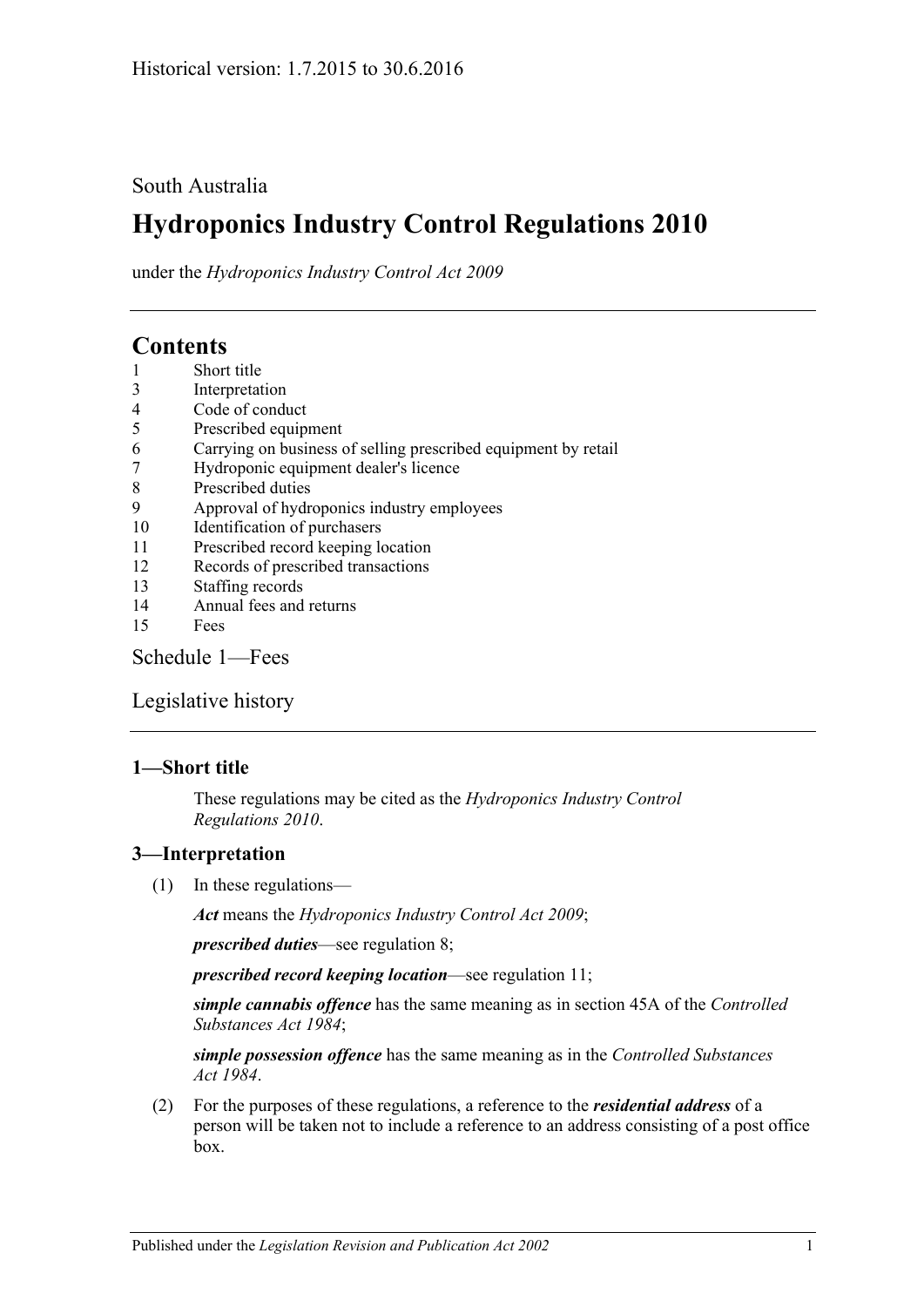#### <span id="page-1-0"></span>**4—Code of conduct**

- (1) The Minister may, from time to time, by notice in the Gazette, publish or adopt a code of practice to be followed by licence holders in relation to the sale of prescribed equipment by retail.
- (2) A licence holder must not contravene a code of practice published or adopted under this regulation.

Maximum penalty: \$2 500.

Expiation fee: \$210.

#### <span id="page-1-4"></span><span id="page-1-1"></span>**5—Prescribed equipment**

For the purposes of the definition of *prescribed equipment* in section 3 of the Act, the following hydroponic equipment is declared to be prescribed equipment:

- (a) metal halide lights, high pressure sodium lights and mercury vapour lights of 400 watts or greater;
- (b) ballast boxes designed or intended for use in association with a light of a kind referred to in [paragraph](#page-1-4) (a);
- (c) devices (including control gear, lamp mounts and reflectors) designed to amplify light or heat and capable of being used in association with a light of a kind referred to in [paragraph](#page-1-4) (a);
- (d) carbon filters designed to filter air within a room, or from 1 area of a building to another or to outside;
- (e) units designed to contain plants and rotate around a light source so that the plants grow hydroponically while being exposed to a consistent degree of light or heat or both.

#### <span id="page-1-2"></span>**6—Carrying on business of selling prescribed equipment by retail**

For the purposes of section 4(1)(b) of the Act, the amount of \$2 400 is prescribed.

#### <span id="page-1-3"></span>**7—Hydroponic equipment dealer's licence**

- (1) For the purposes of section  $11(2)(c)$  of the Act, each director of an applicant must be identified by the applicant providing to the Commissioner, in a manner and form determined by the Commissioner—
	- (a) the full name, residential address and date of birth of each director of the applicant; and
	- (b) any other information reasonably required by the Commissioner for the purpose of verifying the identity of each director of the applicant.
- (2) For the purposes of section  $11(2)(d)(iii)$  of the Act, any other information reasonably required by the Commissioner for the purposes of determining the relevant application for a hydroponic equipment dealer's licence is prescribed.
- (3) For the purposes of section  $11(4)(a)(i)$  and  $(b)(i)$  of the Act, the following offences are prescribed:
	- (a) an offence against the Act, or a law of the Commonwealth or another State or Territory corresponding to the Act;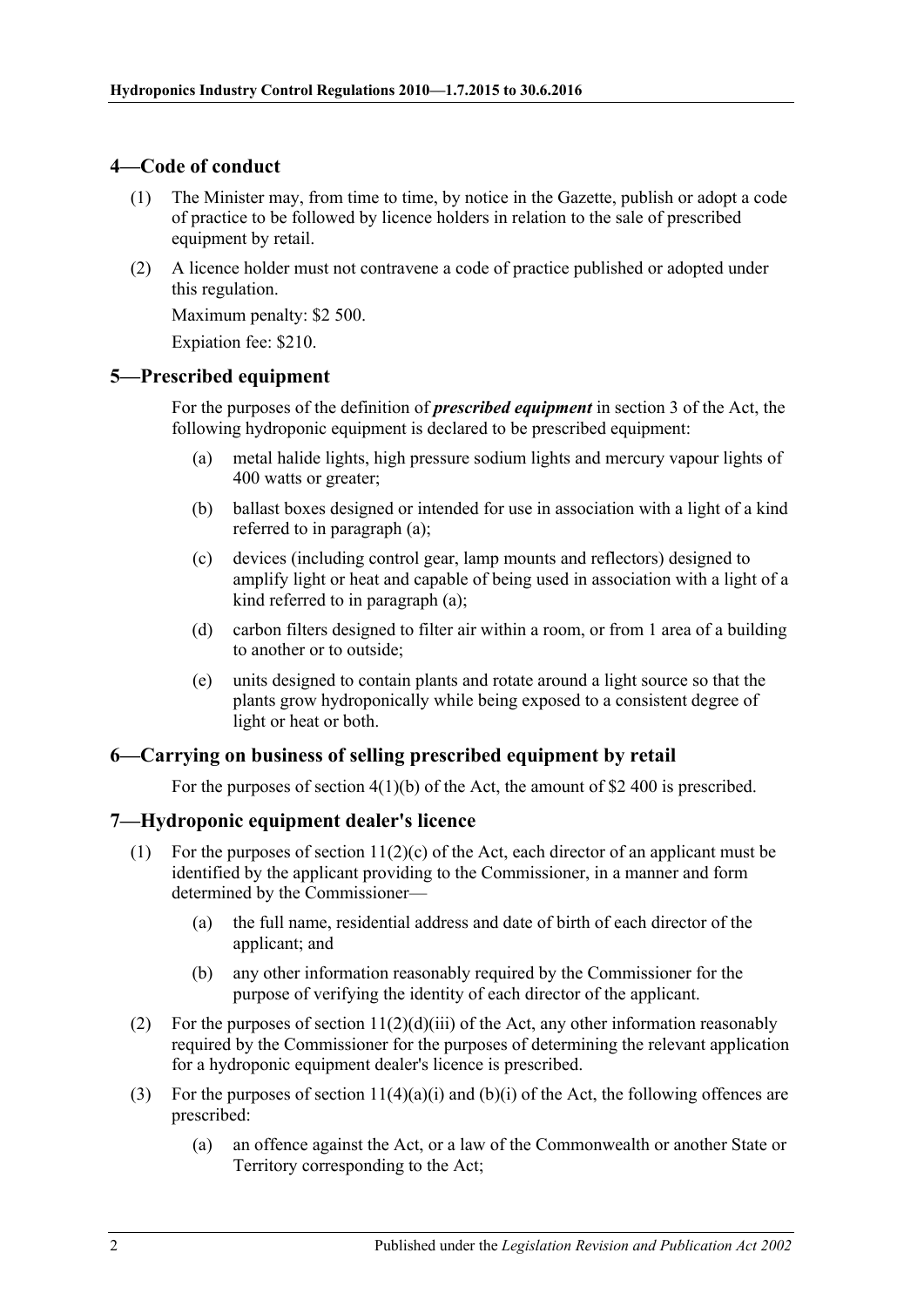- (b) an offence (other than a simple possession offence or a simple cannabis offence) against Part 5 of the *[Controlled Substances Act](http://www.legislation.sa.gov.au/index.aspx?action=legref&type=act&legtitle=Controlled%20Substances%20Act%201984) 1984*;
- (c) an offence (other than an offence corresponding to a simple possession offence or a simple cannabis offence) against a law of the Commonwealth or of another State or Territory corresponding to Part 5 of the *[Controlled](http://www.legislation.sa.gov.au/index.aspx?action=legref&type=act&legtitle=Controlled%20Substances%20Act%201984)  [Substances Act](http://www.legislation.sa.gov.au/index.aspx?action=legref&type=act&legtitle=Controlled%20Substances%20Act%201984) 1984*;
- (d) an offence against section 17A, 17B or 17C of the *[Controlled Substances](http://www.legislation.sa.gov.au/index.aspx?action=legref&type=act&legtitle=Controlled%20Substances%20Act%201984)  Act [1984](http://www.legislation.sa.gov.au/index.aspx?action=legref&type=act&legtitle=Controlled%20Substances%20Act%201984)*;
- (e) an offence against a law of the Commonwealth or of another State or Territory corresponding to section 17A, 17B or 17C of the *[Controlled](http://www.legislation.sa.gov.au/index.aspx?action=legref&type=act&legtitle=Controlled%20Substances%20Act%201984)  [Substances Act](http://www.legislation.sa.gov.au/index.aspx?action=legref&type=act&legtitle=Controlled%20Substances%20Act%201984) 1984*;
- (f) an offence against section 9B of the *[Summary Offences Act](http://www.legislation.sa.gov.au/index.aspx?action=legref&type=act&legtitle=Summary%20Offences%20Act%201953) 1953*;
- (g) conspiracy to commit, or an attempt to commit, an offence referred to in a preceding paragraph.

#### <span id="page-2-0"></span>**8—Prescribed duties**

For the purposes of the Act, a person carries out *prescribed duties* in relation to the sale of prescribed equipment by retail if the person—

- $(a)$
- (i) sells, or takes any part in the sale of, prescribed equipment by retail pursuant to a hydroponic equipment dealer's licence; or
- (ii) purchases or orders prescribed equipment for, or on behalf of, the holder of a hydroponic equipment dealer's licence; or
- (iii) provides services of any kind in relation to the sale of prescribed equipment to a customer or potential customer of the holder of a hydroponic equipment dealer's licence,

whether the licence holder is the person's employer or otherwise; or

(b) being an employee of the holder of a hydroponic equipment dealer's licence, delivers prescribed equipment to, or for, or on behalf of, the licence holder.

#### <span id="page-2-1"></span>**9—Approval of hydroponics industry employees**

- (1) For the purposes of section  $17(2)(c)(ii)$  of the Act, any other information reasonably required by the Commissioner for the purposes of determining the relevant application for approval as a hydroponics industry employee is prescribed.
- (2) For the purposes of section 17(4)(a) of the Act, the following offences are prescribed:
	- (a) an offence against the Act, or a law of the Commonwealth or another State or Territory corresponding to the Act;
	- (b) an offence (other than a simple possession offence or a simple cannabis offence) against Part 5 of the *[Controlled Substances Act](http://www.legislation.sa.gov.au/index.aspx?action=legref&type=act&legtitle=Controlled%20Substances%20Act%201984) 1984*;
	- (c) an offence (other than an offence corresponding to a simple possession offence or a simple cannabis offence) against a law of the Commonwealth or of another State or Territory corresponding to Part 5 of the *[Controlled](http://www.legislation.sa.gov.au/index.aspx?action=legref&type=act&legtitle=Controlled%20Substances%20Act%201984)  [Substances Act](http://www.legislation.sa.gov.au/index.aspx?action=legref&type=act&legtitle=Controlled%20Substances%20Act%201984) 1984*;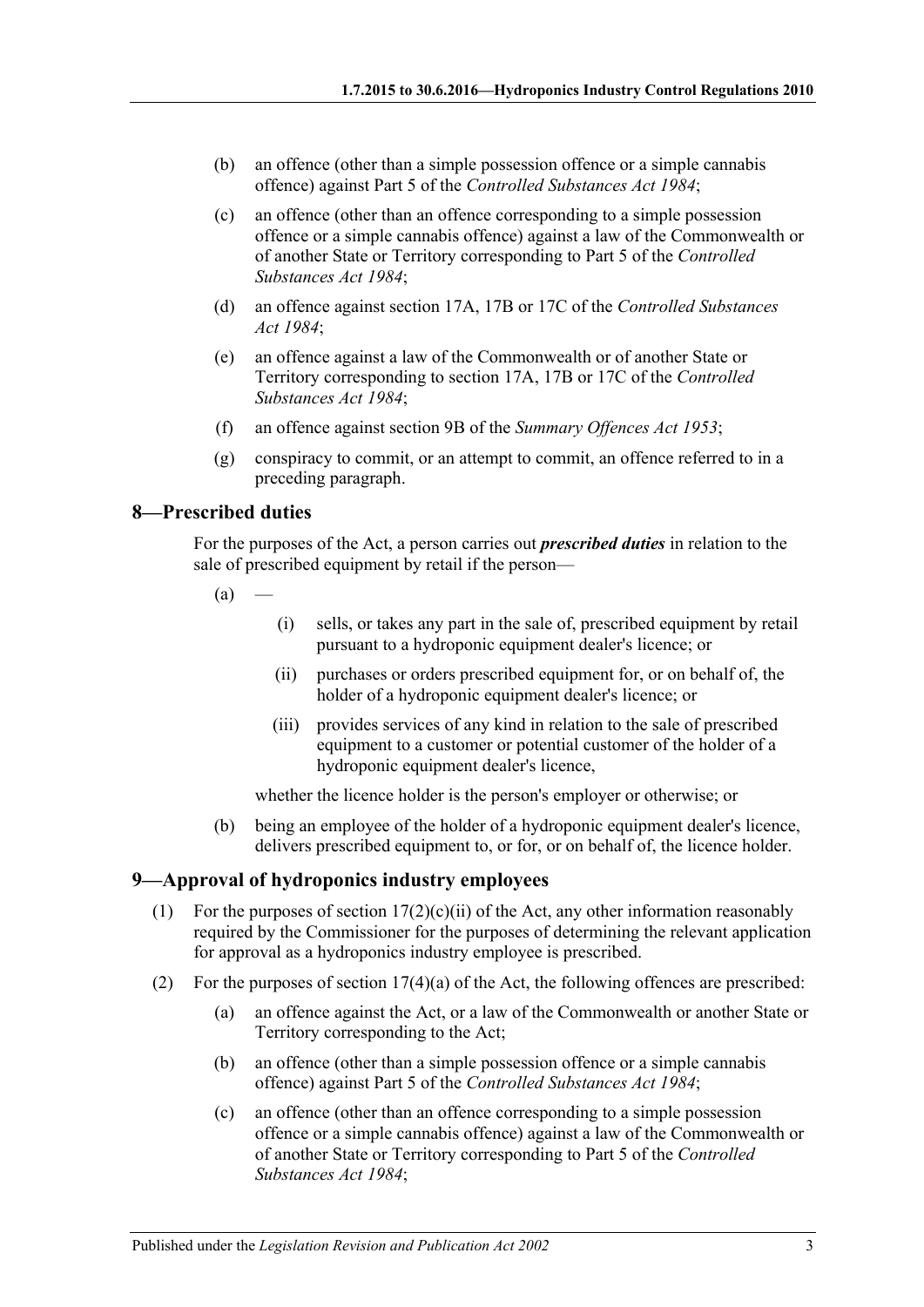- (d) an offence against section 17A, 17B or 17C of the *[Controlled Substances](http://www.legislation.sa.gov.au/index.aspx?action=legref&type=act&legtitle=Controlled%20Substances%20Act%201984)  Act [1984](http://www.legislation.sa.gov.au/index.aspx?action=legref&type=act&legtitle=Controlled%20Substances%20Act%201984)*;
- (e) an offence against a law of the Commonwealth or of another State or Territory corresponding to section 17A, 17B or 17C of the *[Controlled](http://www.legislation.sa.gov.au/index.aspx?action=legref&type=act&legtitle=Controlled%20Substances%20Act%201984)  [Substances Act](http://www.legislation.sa.gov.au/index.aspx?action=legref&type=act&legtitle=Controlled%20Substances%20Act%201984) 1984*;
- (f) an offence against section 9B of the *[Summary Offences Act](http://www.legislation.sa.gov.au/index.aspx?action=legref&type=act&legtitle=Summary%20Offences%20Act%201953) 1953*;
- (g) conspiracy to commit, or an attempt to commit, an offence referred to in a preceding paragraph.

#### <span id="page-3-0"></span>**10—Identification of purchasers**

For the purposes of section 21 of the Act, a purchaser produces identification that complies with this regulation if the identification consists of—

- (a) 1 of the following kinds of identification:
	- (i) a current photographic driver's licence issued under the *[Motor](http://www.legislation.sa.gov.au/index.aspx?action=legref&type=act&legtitle=Motor%20Vehicles%20Act%201959)  [Vehicles Act](http://www.legislation.sa.gov.au/index.aspx?action=legref&type=act&legtitle=Motor%20Vehicles%20Act%201959) 1959* or under a corresponding law of another State or a Territory;
	- (ii) a passport issued by the Commonwealth or under the law of another country, bearing a photograph of the person (being a current passport or a passport that has been expired for not more than 2 years);
	- (iii) a current photographic Proof of Age card issued by the Registrar of Motor Vehicles or by a corresponding public authority of the Commonwealth or another State or a Territory;
	- (iv) a current photographic firearms licence;
	- (v) a current photographic licence or photographic permit issued under a law of the Commonwealth or a State or Territory;
	- (vi) a photographic student identification card issued by an Australian educational institution; and
- (b) 2 of the following kinds of identification:
	- (i) a certified copy of, or extract from, a register of births kept under an Australian law, or under the law of the country in which the purchaser was born;
	- (ii) a document issued or addressed to the purchaser by the Commonwealth or a State or Territory;
	- (iii) a document showing the name and residential address of the purchaser issued by a public utility, a bank or credit union or a similar body;
	- (iv) an identification card in the purchaser's name issued by the person's employer;
	- (v) an identification card in the purchaser's name issued by a professional or trade association;
	- (vi) any other document determined by the Commissioner to be a document included in the ambit of this paragraph.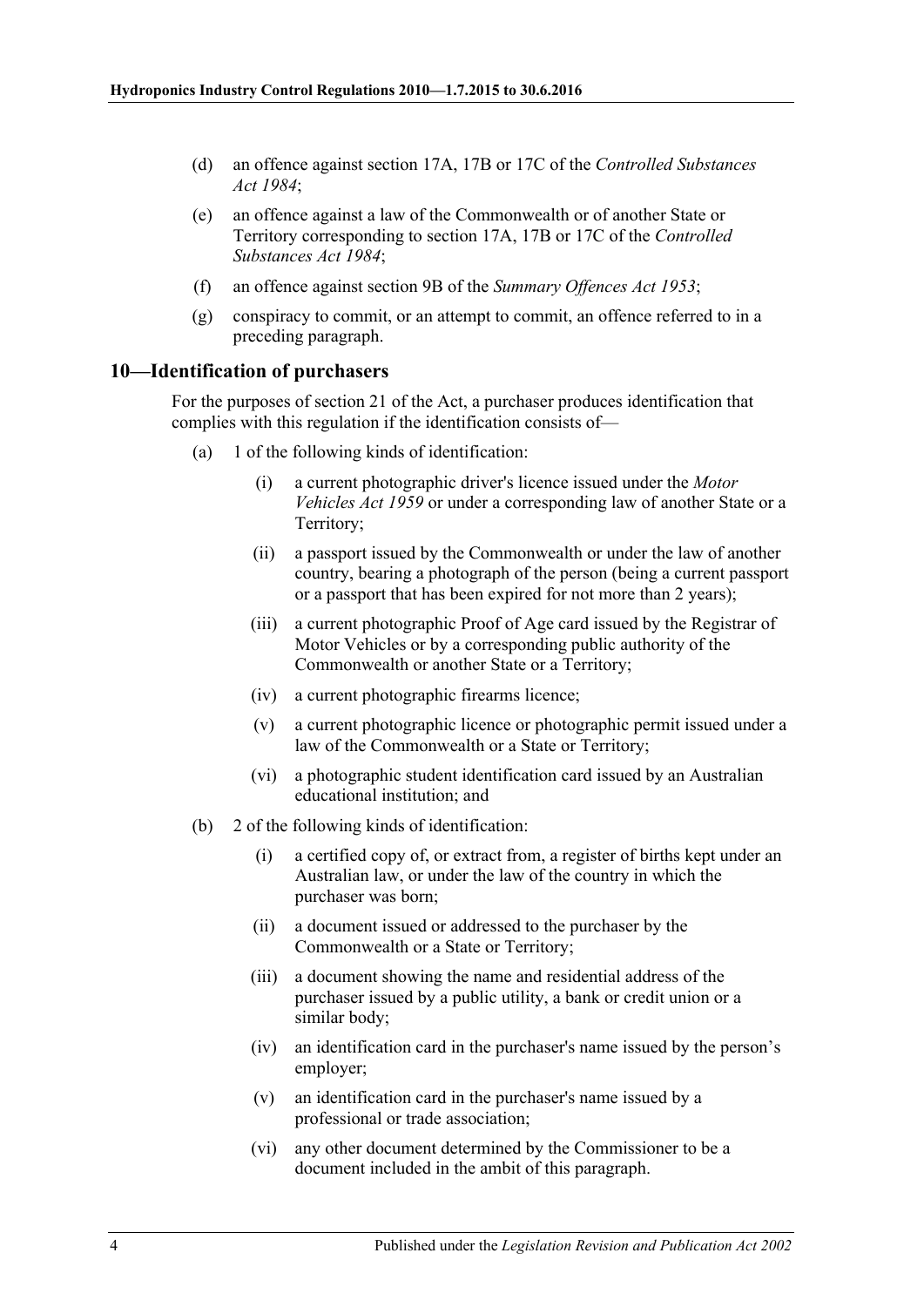#### <span id="page-4-0"></span>**11—Prescribed record keeping location**

- (1) For the purposes of these regulations, the *prescribed record keeping location* of a licence holder will be taken to be—
	- (a) in the case of a licence holder carrying on the business of selling prescribed equipment by retail at particular premises—those premises; or
	- (b) in any other case—the premises specified by the Commissioner by notice in writing given to the licence holder.
- (2) A licence holder must not change his or her prescribed record keeping location except with the written approval of the Commissioner (which must not be unreasonably withheld).

#### <span id="page-4-1"></span>**12—Records of prescribed transactions**

- <span id="page-4-5"></span><span id="page-4-4"></span><span id="page-4-2"></span>(1) For the purposes of section 23(1) of the Act, the following information is required:
	- (a) the name, address and business name (if any) of the licence holder;
	- (b) the place at which the prescribed transaction occurred;
	- (c) the date and time of the prescribed transaction;
	- (d) a description of the prescribed equipment involved in the transaction (including, to avoid doubt, the quantity of prescribed equipment involved in the transaction);
	- (e) if the prescribed transaction was a sale of prescribed equipment—
		- (i) the full name, residential address and date of birth of the purchaser of the prescribed equipment; and
		- (ii) details of the identification produced by the purchaser for the purposes of compliance with section 21 of the Act; and
		- (iii) the name of the person to whom the purchaser produced the identification;
	- (f) if the prescribed transaction was a purchase of prescribed equipment—the name and address of the person from whom the prescribed equipment was purchased;
	- (g) the name of each approved person who takes part in the prescribed transaction.
- <span id="page-4-3"></span>(2) A licence holder must keep the information required to be kept under section 23(1) of the Act—
	- (a) at the licence holder's prescribed record keeping location; and
	- (b) for a period of not less than 7 years after the date on which the record is made.
- (3) The information required to be kept under section 23(1) of the Act may be kept in written or electronic form.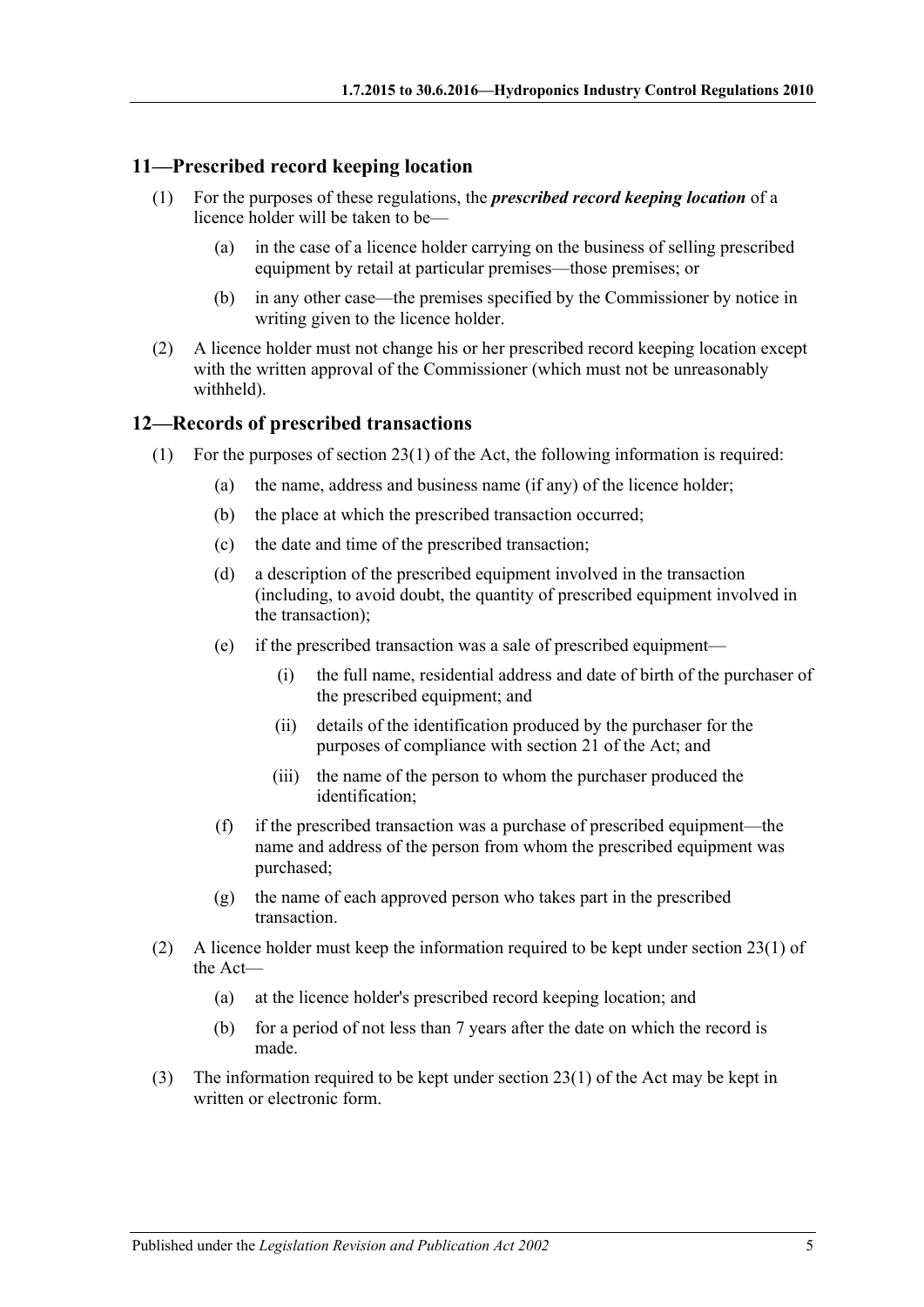- (4) For the purposes of section 23(3) of the Act, the *prescribed particulars* in respect of a prescribed transaction is—
	- (a) in the case of a prescribed transaction consisting of the purchase of prescribed equipment—the information referred to in [subregulation](#page-4-2) (1)(c) and [\(f\);](#page-4-3) or
	- (b) in any other case—the information referred to in [subregulation](#page-4-4)  $(1)(a)$  to  $(e)$ (inclusive).
- (5) For the purposes of section 23(3) of the Act, the prescribed particulars in respect of a prescribed transaction must be transferred to the Commissioner in accordance with the following provisions:
	- (a) the prescribed particulars must be transferred to the Commissioner within 72 hours of the prescribed transaction occurring;
	- (b) the prescribed particulars must be transferred to the Commissioner in a manner and form determined from time to time by the Commissioner by notice in the Gazette.

#### <span id="page-5-0"></span>**13—Staffing records**

- (1) For the purposes of section 24 of the Act, a licence holder must make a record of the full name, date of birth and residential address of each person working in, or for the purposes of, the licence holder's business (whether or not the person is an approved person).
- (2) A licence holder must keep a record required to be kept under section 24 of the Act—
	- (a) at the licence holder's prescribed record keeping location; and
	- (b) for a period of not less than 7 years after the date on which the record is made.

#### <span id="page-5-2"></span><span id="page-5-1"></span>**14—Annual fees and returns**

- (1) An applicant for the issue of a hydroponics equipment dealer's licence, or for approval as a hydroponics industry employee, must, at the time of application, pay to the Commissioner the annual fee fixed by these regulations that would be payable if the application were granted.
- (2) If an application referred to in [subregulation](#page-5-2) (1) is not granted by the Commissioner, the Commissioner must refund the annual fee paid under that subregulation to the applicant.
- (3) Each licence holder, and each approved person, must, in each year—
	- (a) pay to the Commissioner the annual fee fixed by these regulations; and
	- (b) lodge with the Commissioner a return in the manner and form required by the Commissioner.
- (4) Each licence holder, and each approved person, must pay the annual fee and lodge the return on or before—
	- (a) the last day of the month in each year nominated in writing to the licence holder or person by the Commissioner; or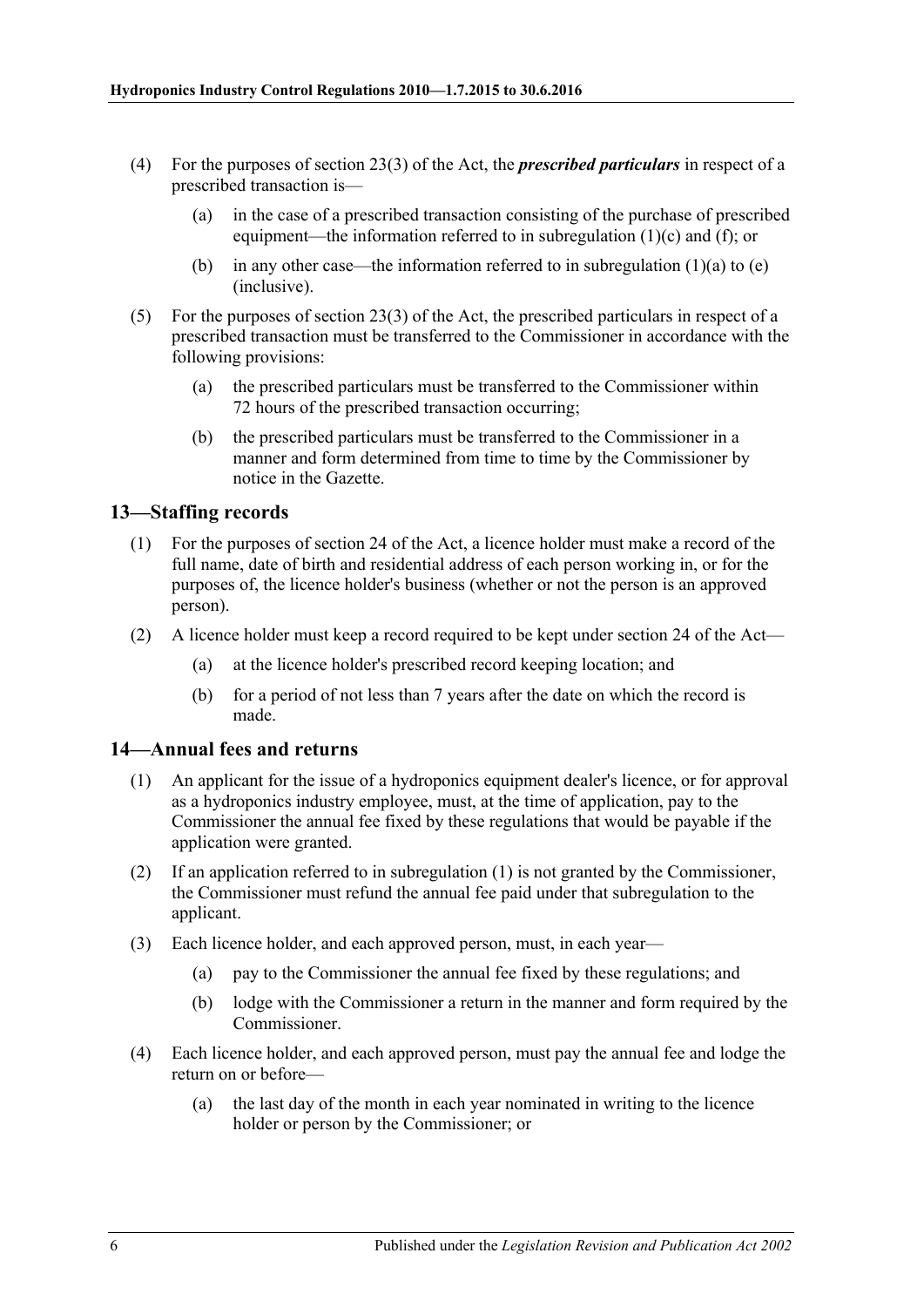- (b) if the Commissioner does not nominate a month—the last day of the month in each year that is the same month as the month in which the licence holder's licence was granted, or the person approved.
- <span id="page-6-2"></span>(5) If a licence holder or approved person fails to pay the annual fee or lodge the return in accordance with this regulation, the Commissioner may, by notice in writing, require the licence holder or person to make good the default and, in addition, to pay to the Commissioner the amount fixed by these regulations as a penalty for default.
- (6) If the licence holder or approved person fails to comply with a notice under [subregulation](#page-6-2) (5) within 28 days after service of the notice, the licence holder's licence or the person's approval (as the case requires) is revoked.

#### <span id="page-6-0"></span>**15—Fees**

The fees set out in Schedule 1 are prescribed for the purposes set out in that Schedule.

## <span id="page-6-1"></span>**Schedule 1—Fees**

|                                                                      | 1 Application for hydroponic equipment dealer's licence— |       |  |  |  |
|----------------------------------------------------------------------|----------------------------------------------------------|-------|--|--|--|
| (a)                                                                  | if the applicant is a body corporate                     | \$728 |  |  |  |
| (b)                                                                  | if the applicant is a natural person                     | \$449 |  |  |  |
| \$449<br>2 Application for approval as hydroponics industry employee |                                                          |       |  |  |  |
|                                                                      | 3 Annual fee for licence holders—                        |       |  |  |  |
| (a)                                                                  | if the licence holder is a body corporate                | \$798 |  |  |  |
| (b)                                                                  | if the licence holder is a natural person                | \$611 |  |  |  |
| 4 Annual fee for approved person                                     |                                                          | \$291 |  |  |  |
| \$167<br>5 Penalty for default (regulation 14(5))                    |                                                          |       |  |  |  |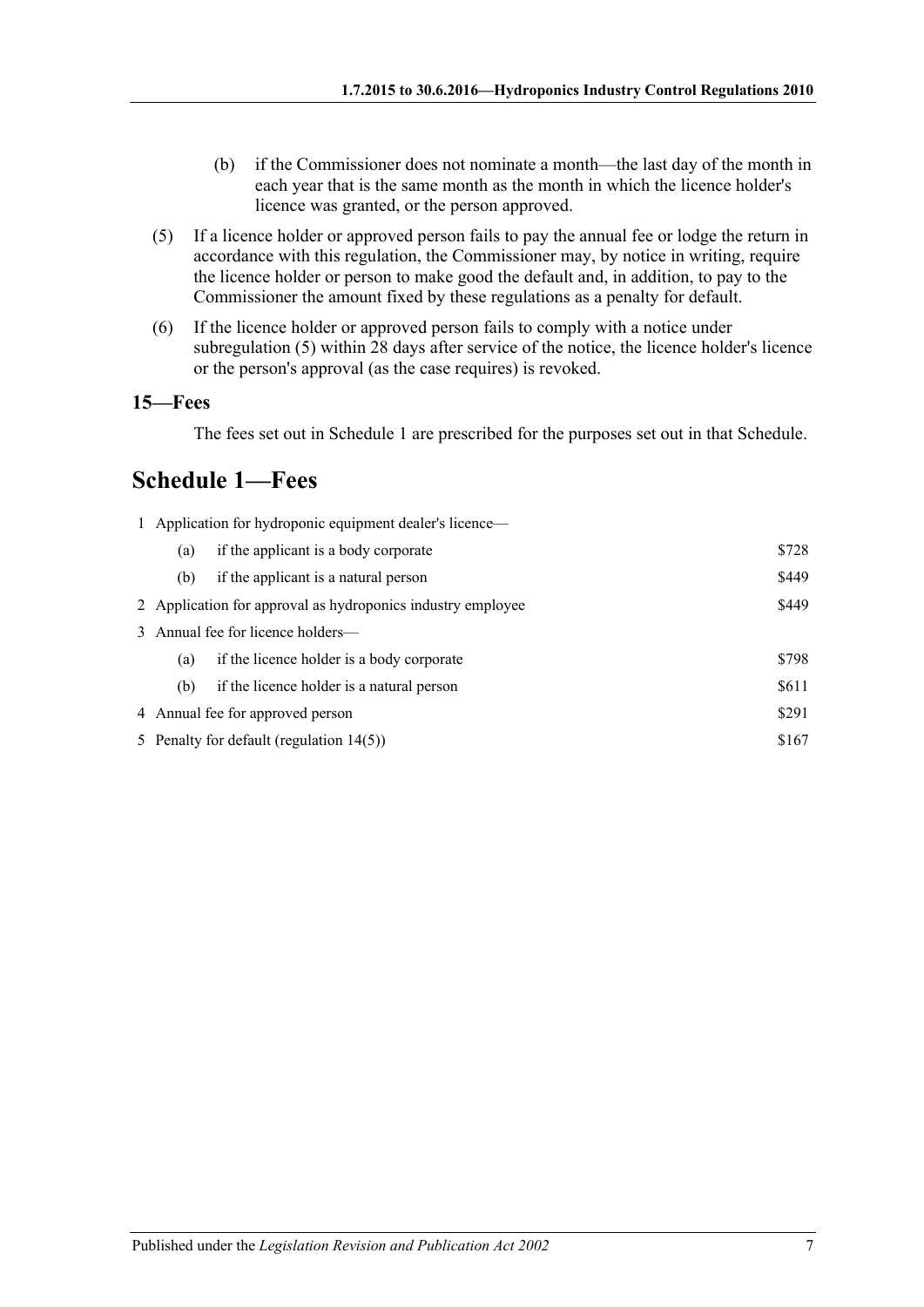# <span id="page-7-0"></span>**Legislative history**

#### **Notes**

- Variations of this version that are uncommenced are not incorporated into the text.
- Please note—References in the legislation to other legislation or instruments or to titles of bodies or offices are not automatically updated as part of the program for the revision and publication of legislation and therefore may be obsolete.
- Earlier versions of these regulations (historical versions) are listed at the end of the legislative history.
- For further information relating to the Act and subordinate legislation made under the Act see the Index of South Australian Statutes or www.legislation.sa.gov.au.

## **Principal regulations and variations**

New entries appear in bold.

| Year No |      | Reference               | Commencement     |
|---------|------|-------------------------|------------------|
| 2010 2  |      | Gazette 14.1.2010 p60   | $1.3.2010$ : r 2 |
| 2010    | 66   | Gazette 10.6.2010 p2726 | $1.7.2010$ : r 2 |
| 2011 51 |      | Gazette 9.6.2011 p2045  | $1.7.2011:$ r 2  |
| 2012 95 |      | Gazette 31.5.2012 p2398 | $1.7.2012$ : r 2 |
| 2013 50 |      | Gazette 6.6.2013 p2103  | $1.7.2013$ : r 2 |
| 2014    | - 89 | Gazette 19.6.2014 p2534 | $1.7.2014$ : r 2 |
| 2015 98 |      | Gazette 18.6.2015 p2658 | $1.7.2015$ : r 2 |
| 2016    | 69   | Gazette 23.6.2016 p2179 | $1.7.2016$ : r 2 |

### **Provisions varied**

New entries appear in bold.

Entries that relate to provisions that have been deleted appear in italics.

| Provision      | How varied                                                                         | Commencement |
|----------------|------------------------------------------------------------------------------------|--------------|
| r <sub>2</sub> | omitted under Legislation Revision and<br>Publication Act 2002                     | 1.7.2010     |
| Sch 1          | substituted by 66/2010 r 4                                                         | 1.7.2010     |
|                | substituted by 51/2011 r 4                                                         | 1.7.2011     |
|                | substituted by 95/2012 r 4                                                         | 1.7.2012     |
|                | substituted by 50/2013 r 4                                                         | 1.7.2013     |
|                | substituted by 89/2014 r 4                                                         | 1.7.2014     |
|                | substituted by $98/2015$ r 4                                                       | 1.7.2015     |
| Sch 2          | expired: Sch 2 cl 4—omitted under Legislation<br>Revision and Publication Act 2002 | (2.6.2010)   |